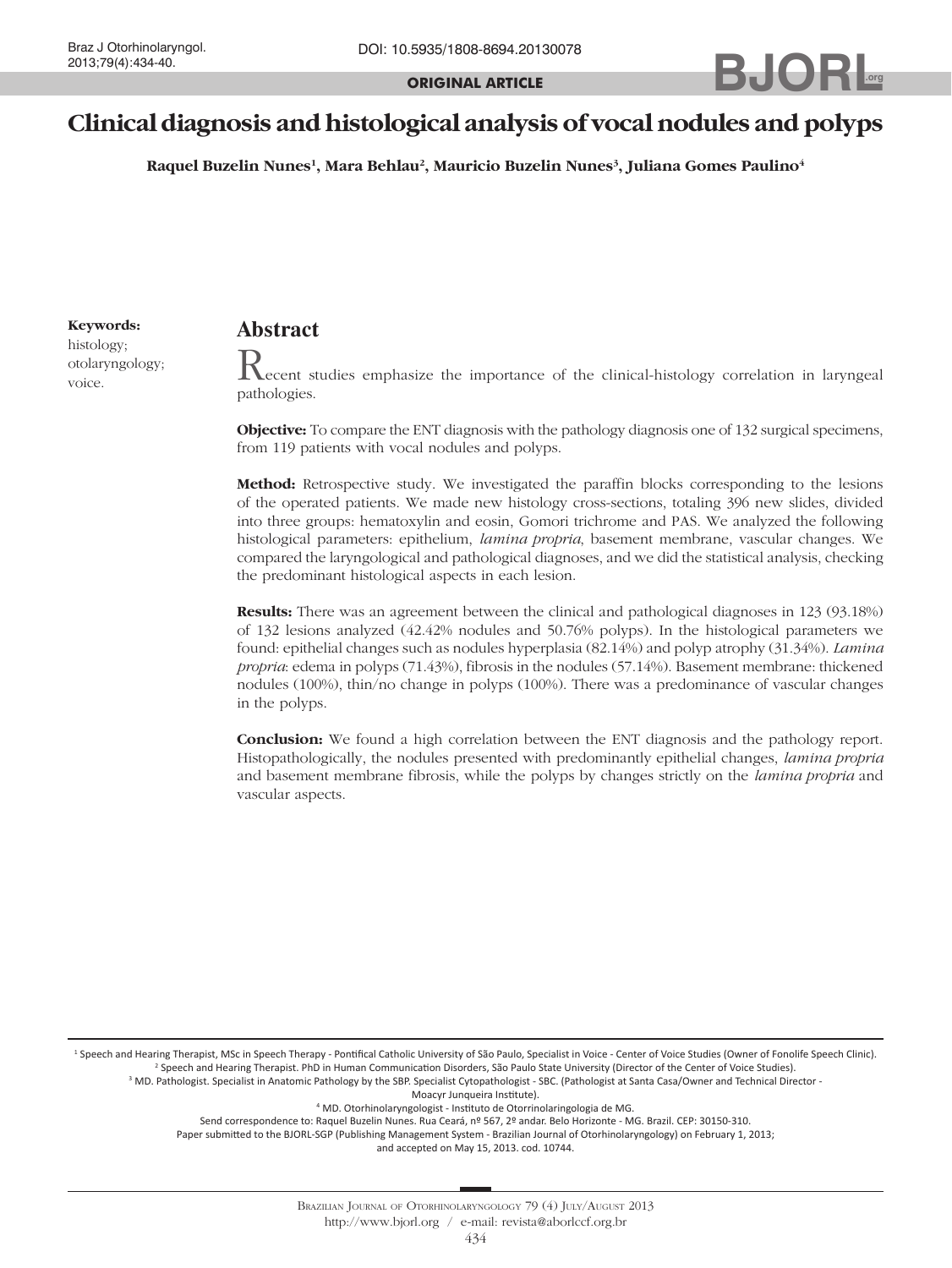## **INTRODUCTION**

In recent decades, the development of new noninvasive diagnostic methods and advances in the study of semiology, laryngeal physiology and histopathology are allowing a thorough assessment of phonation, especially the interference of laryngeal lesions in the layers of the vocal folds.

Among the most common benign laryngeal lesions treated in specialized voice clinics are vocal nodules and polyps, which diagnosis is made primarily by patient history, clinical complaints and through visual examination such as indirect laryngoscopy with rigid or flexible fiber optic scope and stroboscopy. Its etiology is related to vocal abuse. Nodules are usually formed from constant vocal abuse over time, while polyps may originate from a single episode of abuse. Nodules have good results in speech therapy; and polyps are more resistant and there are some recent reports in the literature of these lesions being resorbed with speech therapy without surgery $1-3$ .

It is clear, therefore, the great relevance of ENT diagnosis. It is not always that the otolaryngologist can establish the ultimate diagnosis through clinical manifestations alone, thus resorting to surgery and the pathology diagnosis, which check the histological characteristics of the lesions to confirm the type of disorder. Often, these diagnoses are not concordant

This disagreement may be justified by the fact that these pathologies are theoretically different. While for otolaryngologists these lesions are well differentiated, pathologists do not see this differentiation. Microscopically, nodules and polyps are defined as identical lesions resulting from phonotrauma with or without stress, inflammatory irritation and allergic factors that develop mainly in the anterior third of the vocal folds causing hoarseness. The microscopic appearance depends on the stage of the lesion (whether it is called a polyp or a nodule): in the beginning there is edema, fibroblast proliferation and later, vascular and stromal hyalinization. Many histological features suggest vascular or hemorrhagic origin<sup>4</sup>.

Studies on the histological architecture of the vocal folds have been modifying procedures both in laryngeal surgery, as well as in the forms of speech therapy. A clinical-histological correlation is not always easy, but an accurate diagnosis is of the utmost importance.

The differences found in histopathological studies led us to realize the need to better understand the action of these lesions in the cellular matrix and on the vibration of the vocal folds, and in the future it may assist in the development of new therapeutic techniques.

The aim of this study is to compare the ENT clinical diagnosis with the pathology reports of vocal fold nodules and polyps from the surgical specimens of 119 individuals and investigate the histological features that differentiate these lesions.

## **METHOD**

Since we worked with archive material, this study was deemed riskless and approved by the ethics committee of the institution, under number 0125/2002. This is a retrospective cross-sectional study.

For this study we selected 132 lesions diagnosed as vocal fold nodules and polyps, yielding a total of 57 nodules and 75 polyps from 119 patients of both genders, aged 18-60 years, submitted to laryngeal microsurgery between the years 1999 and 2002. The clinical diagnosis of the lesions was performed by only one Laryngologist, through videolaryngo-stroboscopy and laryngeal microsurgery.

The otorhinolaryngologist considered the following characteristics for the clinical diagnosis: vocal nodules characterized as rounded, sessile and whitish lesions, located in the anterior or middle thirds of the vocal folds in the membranous part, symmetrical in size and location, bilateral, associated with a mid posterior cleft or double cleft. Polyps are characterized as unilateral lesions, sessile or pedicled, located in the anterior and middle thirds of the vocal folds.

The paraffin blocks of these lesions were collected from the pathology laboratory archives. Subsequently, new 6-micron slices were made and the material was placed on glass slides. These cross-sections were stained by hematoxylin and eosin (HE), periodic Schiff acid (PAS) and Masson's trichrome for a total of 396 new slides. The slides were further divided into three groups of 132 slides, in accordance with the kind of color used for microscopic analysis. For histological characterization of the lesions we drafted an analysis protocol with the following parameters: epithelium, *lamina propria*, basement membrane and vascular alterations. These parameters were defined according to the histological characteristics of laryngeal nodules and polyps that could be observed histologically from the type of stain used.

For the epithelium parameter we selected the following alterations: hyperplasia, atrophy, erosion, dysplasia and keratinization such as parakeratosis and/or orthokeratosis. Hyperplasia was defined as an increase in cell number and epithelium thickness caused by stimulation or trauma; atrophy as a reduction in the number of cells and epithelium thinning, erosion as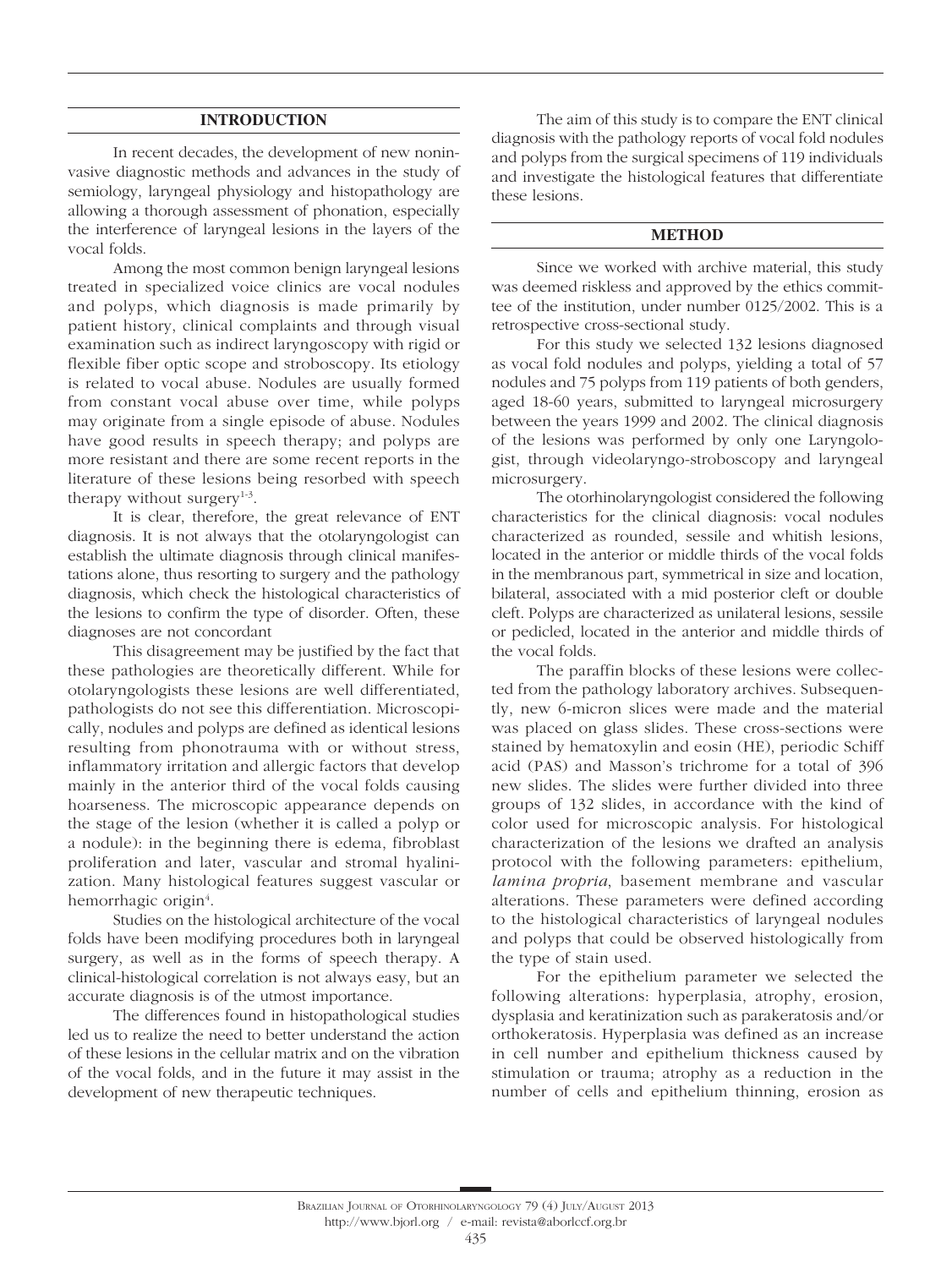shallow ulceration of the epithelium without reaching the *lamina propria*, dysplasia as epithelial disorganization with cellular atypia and keratinization as the layer formed by cells that slough off the surface epithelium - it may be complete (orthokeratosis) or incomplete (parakeratosis).

For the *lamina propria* parameter we considered changes such as: edema, inflammatory infiltrate and fibrosis. Edema was characterized by fluid leakage into the interstitial space; fibrosis by increasing the connective stroma arising from normal or excessive healing and inflammatory infiltration by inflammatory cell exudation.

The basement membrane is a laminate structure located between the epithelium and the *lamina propria* surface layer. To analyze this parameter we selected the following aspects: diffuse thickening - when most of the epithelium was thickened, focal thickening - when some parts of the epithelium were found thickened; and thinned (fine) or without change: when there was no thickening in any part of the basement membrane.

Finally, in the vascular changes parameter we analyzed the presence of amorphous material deposit (AMD), light angiectasia, vascular clusters with marked angiectasia, hemosiderin and recent hemorrhage. AMD was defined as material without a defined structure; mild angiectasia, such as small vessels; vascular clusters with marked angiectasia, as large vessels; recent hemorrhage as blood output from the vascular bed, and hemosiderin, as pigment deposits containing iron caused by the degradation of overflowing erythrocytes.

To check for epithelial changes: edema, inflammatory infiltrate, and vascular alterations, we used HE staining. For fibrosis we used the Gomori trichrome and PAS to assess the basement membrane because they better evidence these aspects.

The slides were analyzed by a pathologist and the speech therapist through a light microscope coupled to a 14-inch TV, without prior knowledge concerning the ENT diagnosis. The features found were described in a consensus between the pathologist and the speech therapist, as present or absent for each parameter analyzed. The final histological diagnosis of the type of lesion was performed by the pathologist.

The pathological diagnosis was compared with the ENT diagnosis by the speech therapist and classified as concordant or discordant.

The data was analyzed using the Chi-square statistical test and the Fisher's exact test when the Chi-square test was not possible. Statistically significant differences were considered when the *p*-value was less than 0.005. The analyses were performed through the 13.0 Inc and S-Plus version 2000 software packages.

### **RESULTS**

Regarding the frequency of nodules and polyps in relation to gender, there was a prevalence of vocal nodules in females (86%) and polyps in males (64%). There were differences concerning the ENT and pathology diagnoses of the lesions. The otolaryngologist diagnosed 57 nodules and 75 polyps; and the pathologist, 64 nodes and 68 polyps. (Tables 1 and 2).

**Table 1.** Number and percentage distributions of polyps and nodules frequency in relation to gender.

| Genders        |       |       |    |         |       |     |  |
|----------------|-------|-------|----|---------|-------|-----|--|
| Lesion         | Males |       |    | Females | Total |     |  |
|                | N     | $\%$  | N  | %       | N     | ℅   |  |
| <b>Nodules</b> | 8     | 14.03 | 49 | 85.99   | 57    | 100 |  |
| Polyps         | 48    | 64.00 | 27 | 36.00   | 75    | 100 |  |

**Table 2.** Number and percentage distribution of ENT and pathology diagnoses of vocal fold nodules and polyps.

|                        | Nodule |       | Polyp |       | Total |      |
|------------------------|--------|-------|-------|-------|-------|------|
| Diagnosis              | N      | %     | N     | %     | N     | $\%$ |
| Otorhinolaryngological | 57     | 43.18 | 75    | 56.82 | 132   | 100  |
| Pathological           | 64     | 48.48 | 68    | 51.52 | 132   | 100  |

In comparing the clinical and histological findings, there was agreement in 123 (93.18%) lesions from the 132 lesions analyzed, making up a total of 56 nodules (42.42%) and 67 polyps (50.76%). Only nine (6.82%) lesions had different diagnoses (Table 3).

|  | Table 3. Comparison between the ENT and the pathology |  |  |  |  |
|--|-------------------------------------------------------|--|--|--|--|
|  | diagnoses of vocal fold nodules and polyps.           |  |  |  |  |

| ຼ                                            |        |       |    |       |  |  |
|----------------------------------------------|--------|-------|----|-------|--|--|
|                                              | Nodule |       |    | Polyp |  |  |
|                                              | N      | $\%$  | N  | %     |  |  |
| Pathology report $=$<br>Otolaryngological    | 56     | 42.42 | 67 | 50.76 |  |  |
| Pathology report $\neq$<br>Otolaryngological |        | 0.76  | 8  | 6.06  |  |  |

The analysis of histological parameters yielded predominantly epithelial type hyperplasia nodules (82.14%) and atrophy in polyps (31.34%). The keratinization type of parakeratosis in nodules (33.93%). In the *lamina propria*, 71.43% of the polyps had edema and 57.14% of nodules had fibrosis. The basement membrane was thickened in nodules (100%) and thin/intact in polyps (100%). As for the presence of vascular changes, mild angiectasia predominated in nodules (80.36%), while other aspects predominated in polyps: deposit of amorphous material (73.13%), presence of vascular clusters with marked angiectasia (76.12%), recent hemorrhage (76.12%) and hemosiderin (29.85%) (Table 4) (Figures 1 and 2).

http://www.bjorl.org / e-mail: revista@aborlccf.org.br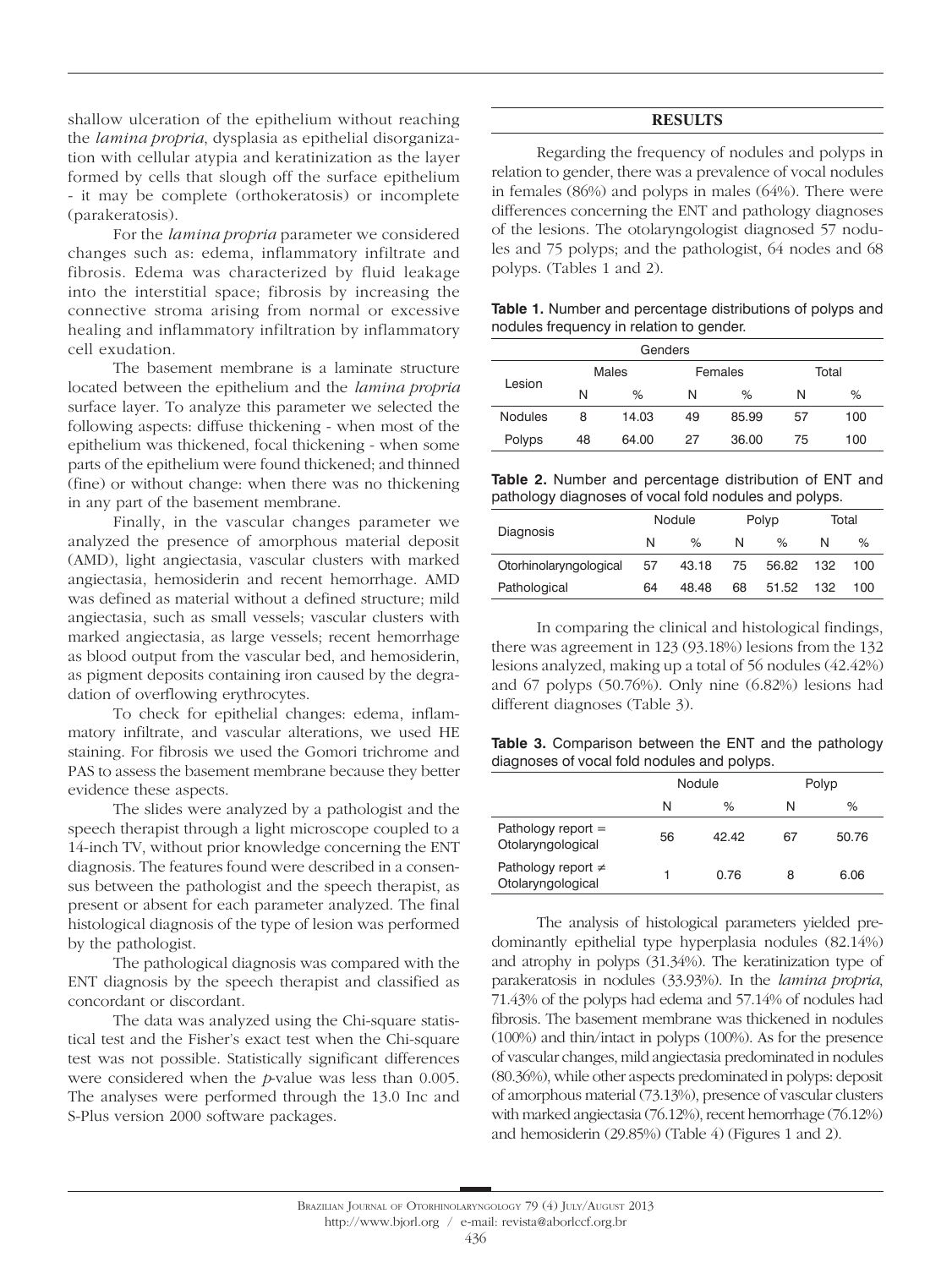|                           |                | Nodule |                | Polyp        | Significance |
|---------------------------|----------------|--------|----------------|--------------|--------------|
| Characteristics           | N              | %      | N              | $\%$         | p            |
| Epithelial                |                |        |                |              |              |
| Hyperplasia               | 46             | 82.14  | 34             | 50.75        | $\Omega$     |
| Atrophy                   | $\overline{7}$ | 12.5   | 21             | 31.34        | 0.013        |
| Erosion                   | 3              | 5.36   | 6              | 8.96         | 0.445        |
| Dysplasia                 | 0              | 0      | 0              | $\mathbf{0}$ | 1            |
| Keratinization ortho      | 2              | 3.57   | 8              | 11.94        | 0.091        |
| Keratinization para       | 19             | 33.93  | $\overline{7}$ | 10.45        | 0.001        |
| Keratinization ortho/para | 2              | 3.57   | $\overline{c}$ | 2.99         | 0.855        |
| Lamina propria            |                |        |                |              |              |
| Edema                     | 40             | 71.43  | 66             | 98.51        | $\Omega$     |
| Fibrosis                  | 32             | 57.14  | 11             | 16.42        | $\Omega$     |
| Inflammatory infiltration | 28             | 50     | 37             | 55.22        | 0.563        |
| Basement membrane         |                |        |                |              |              |
| <b>Thickened BM</b>       | 56             | 100    | $\mathsf{O}$   | $\mathbf{0}$ | $\mathbf 0$  |
| <b>BM</b> thin/intact     | 0              | 0      | 67             | 100          | 0            |
| <b>BM</b> focal/thickened | $\overline{7}$ | 12.5   | 21             | 31.34        | 0            |
| Vascular characteristics  |                |        |                |              |              |
| <b>AMD</b>                | 5              | 8.93   | 49             | 73.13        | $\mathbf 0$  |
| Mild angiectasia          | 45             | 80.36  | 14             | 20.9         | 0            |
| Severe angiectasia        | 1              | 1.79   | 51             | 76.12        | 0            |
| Recent hemorrhage         | 10             | 17.86  | 51             | 76.12        | 0            |
| Hemosiderin               | 0              | 0      | 20             | 29.85        | $\Omega$     |

**Table 4.** Histopathological features of the vocal fold nodules and polyps stained with HE, Gomori trichrome and PAS.



**Figure 1.** Histology of Vocal Cord Polyp. Overview of the vocal fold polyp histology stained with hematoxylin and eosin (HE 20x). Notice the intact epithelium and the thin basement membrane. In the lamina propria there are vascular changes, amorphous material deposits, past hemorrhage and hemosiderin.

## **DISCUSSION**

Phonotrauma is largely responsible for the formation of the benign laryngeal lesions more frequently seen in



**Figure 2.** Histology of the Vocal Cord Nodule. Overview of the vocal fold nodule histology stained with hematoxylin and eosin (HE 20x). Presence of hyperplastic epithelium, basement membrane thickening and few changes in the lamina propria.

daily practice<sup>5,6</sup>. The clinical diagnosis of these lesions is usually difficult, generating many questions vis-à-vis the ultimate ENT diagnosis and speech therapy treatment. Usually, the lesions unresponsive to speech therapy are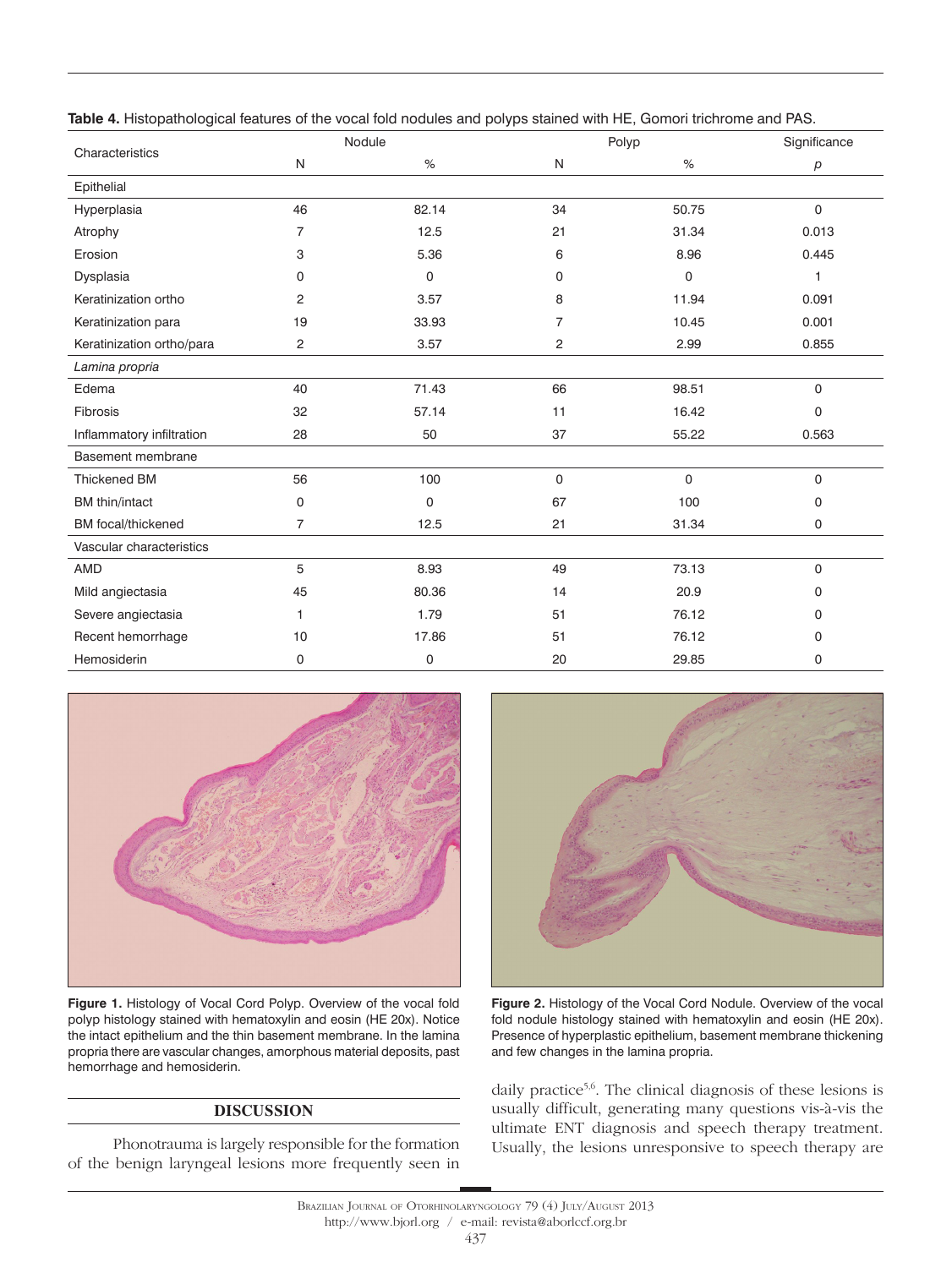surgically removed and sent to pathology to define the type of lesion, with the aim of reaching the proper diagnosis. However, even from the standpoint of pathology, the differentiation of these lesions, especially among nodules and polyps, does not always occur, and it is often misdiagnosed as a nonspecific inflammatory process.

Nodules and polyps are the most common laryngeal lesions resulting from phonotrauma, and the distinction between them is often difficult, both macroscopically and microscopically. There is no defined histology pattern for these lesions. Thus, there is extensive research on the otorhinolaryngological and pathological correlation between nodules and polyps being published<sup>7-9</sup>.

From this observation, we led this study and found it possible to make the histological differentiation between nodules and polyps, through routine staining, contrary to the literature that suggests that histological parameters used to define laryngeal nodules and polyps are not well  $defined<sup>10,11</sup>$ .

We first surveyed the incidence of these lesions in relation to gender. The literature shows a higher incidence of polyps in males and nodules in females, which was also observed in our study (64% of polyps in males and 86% of nodules in females)12. Only two studies that evaluated only vocal fold polyps, reported an increased occurrence of this type of lesion in females when compared to males, in contrast with our study<sup>13</sup>.

In our study we found a high correlation between the ENT clinical and pathological diagnoses (93.18%), in agreement with the literature<sup>14</sup>, with 91.5% of agreement. Only nine specimens (6.82%) had discordant diagnosis. According to the authors, the pathology differential diagnosis between nodules and polyps is the most difficult to perform in laryngeal biopsies and therefore must be made by means of an interactive relationship between the clinician and the pathologist. We believe that the high correlation between the ENT diagnosis and the pathologic features found in our study were possible because there is a greater integration between the otolaryngologist, pathologist and speech therapist, allowing them to use common terminology for these lesions.

Studies on the histological architecture of the vocal folds started from the description made by Hirano  $(1981)^{15}$ concerning the model called body-coverage. Since then, the knowledge of these layers, particularly the epithelium, *lamina propria* and basement membrane zone has become of paramount importance in the understanding the vocal mechanism. The analysis by conventional microscopy using routine stains such as hematoxylin and eosin can provide information to differentiate the lesions, although no specific feature is isolated from each lesion. Many authors believe that only routine staining with hematoxylin and eosin (HE) is not enough for the histological analysis of these lesions<sup>16,17</sup>. Some authors have reported

the importance of using other means such as electron microscopy and immunohistochemistry to differentiate these lesions<sup>18</sup>. In our studies we noticed that the use of other types of stains was important as PAS and Masson's trichrome: these histochemical stains are easily accessible in daily clinical pathology. We agree that the use of other methods provides for a more thorough evaluation, but are not easily accessible in everyday practice.

The aim of our study was to use routine staining methods in an attempt to establish the characteristics that can differentiate nodules and polyps in the daily practice, without resorting to special methods. Thus we investigated the histological features present in polyps and nodules using hematoxylin and eosin, Gomori trichrome and PAS for the histological analyses of the changes in epithelium, basement membrane, *lamina propria* and vascular aspects.

Regarding the histological features observed in vocal fold nodules and polyps, we found that the nodules had a predominance of epithelial changes, hyperplasia (82.14%) and parakeratosis keratinization (33.93%). As for the polyps, there was a predominance of atrophy (31.34%). Hyperplasia and parakeratosis was statistically significant and we considered it an important aspect of the histological differentiation between nodules and polyps, which differs from the study carried out by Lehrhoff and Rubin (1962)<sup>19</sup> which considers the epithelial changes a factor of little relevance in the differentiation of such lesions. Whereas hyperplasia is the increase in cell number in response to a chronic trauma, its regression would be a return to the normal number of cells when the trauma ends, then we expect to have a regression of the edematous nodules (recent ones) with speech therapy.

By analyzing the *lamina propria*, we found a predominance of edema in polyps (98.51%) and fibrosis in the nodules (57.14%) which were considered significant characteristics ( $p = 0.001$ ) to differentiate the lesions. Inflammatory infiltrate was found in both lesions, not being predominant in any of them. Some authors $20,21$  have reported edema as a constant feature in vocal polyps and nodules, thus not serving as a differentiating factor. However, Kambic et al.<sup>22</sup> reported the presence of sub-epithelial tissue edema, found a greater or lesser extent in laryngeal polyps.

Basement membrane analysis is considered one of the richest and most interesting parameters in the histological differentiation of vocal fold nodules and polyps. The literature is unanimous in pointing out the evidence of basement membrane duplication or thickening in vocal nodules<sup>23,24</sup>. In this study, we found basement membrane thickening in nodules (100%) and it was thin/ intact in polyps (100%). This feature is very important in the differentiation of the lesions, being significant in the pathological examination, also with a relationship between the change in basement membrane and voice use<sup>25</sup>. The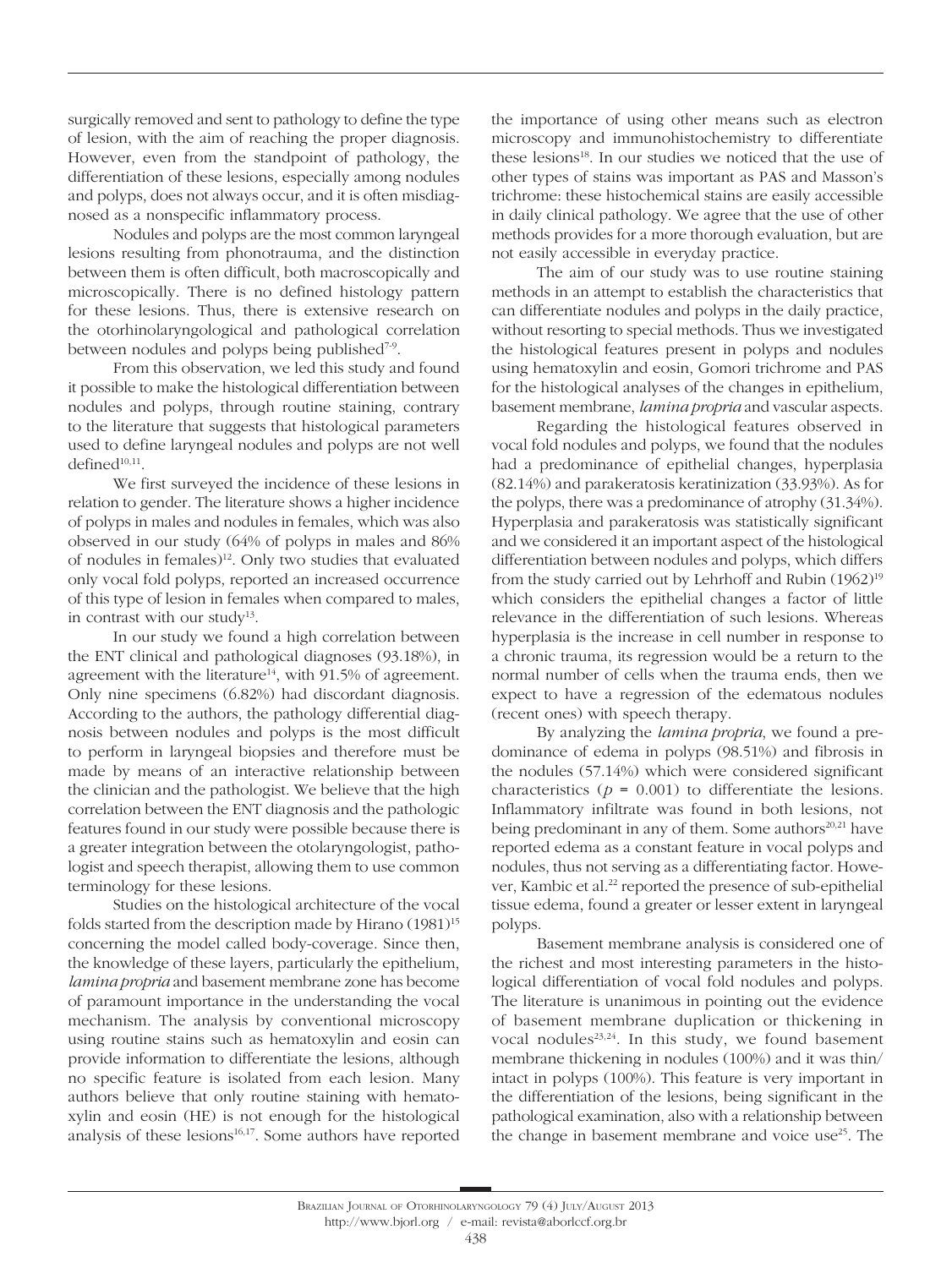nodules represent a response to repetitive traumas that cause a derangement/thickening to the basement membrane. Thus the clutter in the basement membrane of nodules is considered a typical response to vocal trauma<sup>26</sup>.

Within the vascular-changes parameter, mild angiectasia was predominant in nodules (80.36%). Polyps, however, have a deposition of amorphous material (73.13%), vascular clusters with marked angiectasia (76.12%), recent hemorrhage (76.12%) and hemosiderin (29.85%)  $(p < 0.005)$ . These results show that the vascular aspects are an important parameter in the histopathological analysis and agree with previous studies<sup>27,28</sup>. The vessel increase in polyps can be explained by the major impact trauma causes to these injuries, leading to recent hemorrhage, thrombosis, and capillary proliferation<sup>29</sup>. We wonder whether this would be one of the reasons for the persistence of polyps in speech therapy.

The speech traumas responsible for vocal nodules reach more superficial layers and less frequently the vessels of the submucosa, because vocal fold coverage moves independently of its body. The fact that recent nodules are more superficial and do not reach the submucosal vessels could justify the good response of these lesions in speech therapy, differently from what happens to polyps.

We have demonstrated that histological analysis by routine staining, through conventional microscopy, can provide important information. Thus, the combination of the histological traits observed in this study contributes to the differential diagnosis between vocal nodules and polyps. Hopefully, studies with specific concentration on molecular components can enhance our knowledge of these lesions, and the reason why they predominate in one gender and not the other, and perhaps explain the response of the lesion to speech therapy providing new surgical and speech therapy approaches.

### **CONCLUSION**

There was a high correlation between the ENT diagnosis and pathological diagnosis of vocal nodules and polyps. Nodules showed histopathological changes, predominantly epithelial alterations with hyperplasia and parakeratosis keratinization, *lamina propria* fibrosis, basement membrane thickening and mild angiectasia. However, polyps showed changes, predominantly *lamina propria* edema and vascular aspects, such as amorphous material deposits, marked angiectasia, recent hemorrhage and hemosiderin.

### **REFERENCES**

1. Nakagawa H, Miyamoto M, Kusuyama T, Mori Y, Fukuda H. Resolution of vocal fold polyps with conservative treatment. J Voice. 2012;26(3):e107-10. http://dx.doi.org/10.1016/j.jvoice.2011.07.005

- 2. Srirompotong S, Saeseow P, Vatanasapt P. Small vocal cord polyps: completely resolved with conservative treatment. Southeast Asian J Trop Med Public Health. 2004;35(1):169-71.
- 3. Klein AM, Lehmann M, Hapner ER, Johns MM 3rd. Spontaneous resolution of hemorrhagic polyps of the true vocal fold. J Voice. 2009;23(1):132-5. http://dx.doi.org/10.1016/j.jvoice.2007.07.001
- 4. Robins CK. Pathologic basis of disease. 5th edition. Philadelphia: Saunders; 1994. p.745.
- 5. Pontes P, Kyrillos L, Behlau M, De Biase N, Pontes A. Vocal nodules and laryngeal morphology. J Voice. 2002;16(3):408-14. http://dx.doi. org/10.1016/S0892-1997(02)00112-1
- 6. Cielo CA, Finger LS, Rosa JC, Brancalioni AR. Lesões organofuncionais do tipo nódulos, pólipos e edema de Reinke. Rev CEFAC. 2011;13(4):735-48. http://dx.doi.org/10.1590/S1516- 18462011005000018
- 7. Neves BM, Neto JG, Pontes P. Diferenciação histopatológica e himunoistoquímica das alterações epiteliais no nódulo vocal em relação aos pólipos e ao edema de laringe. Rev Bras Otorrinolaringol. 2004;70(4):439-48. http://dx.doi.org/10.1590/S0034- 72992004000400002
- 8. Neves BMJ. Diferenciação histopatológica e imunohistoquímica das alterações epiteliais no nódulo vocal em relação aos pólipos e à cordite edematosa. [Dissertação de mestrado]. São Paulo: Universidade Federal de São Paulo; 2003.
- 9. Ash JE, Schwartz L. The Laryngeal (vocal cord) node. Trans Amer Acad Ophtal Otolaryngol. 1944;48:323-32.
- 10. Gray SD, Hammond E, Hanson DF. Benign pathologic responses of the larynx. Ann Otol Rhinol Laryngol. 1995;104(1):13-8.
- 11. Remacle M, Degols JC, Delos M. Exudative lesions of Reinke's space. An anatomopathological correlation. Exudative lesions of Reinke's space. An anatomopathological correlation. Acta Otorhinolaryngol Belg. 1996;50(4):253-64.
- 12. Gartner-Schmidt JL, Roth DF, Zullo TG, Rosen CA. Quantifying component parts of indirect and direct voice therapy related to different voice disorders. J Voice. 2013;27(2):210-6. http://dx.doi.org/10.1016/j. jvoice.2012.11.007
- 13. Eckley CA, Swensson J, Duprat Ade C, Donati F, Costa HO. Incidence of structural vocal fold abnormalities associated with vocal fold polyps. Braz J Otorhinolaryngol. 2008;74(4):508-11.
- 14. Wallis L, Jackson-Menaldi C, Holland W, Giraldo A. Vocal fold nodule vs. vocal fold polyp: answer from surgical pathologist and voice pathologist point of view. J Voice. 2004;18(1):125-9. http://dx.doi. org/10.1016/j.jvoice.2003.07.003
- 15. Hirano M. Structure of vocal fold in normal and disease states. Anatomical and physical studies. ASHA Rep. 1981;11:11-30.
- 16. Dikkers FG, Nikkels PG. Benign lesions of the vocal folds: histopathology and phonotrauma. Ann Otol Rhinol Laryngol. 1995;104(9 Pt 1):698-703.
- 17. Dikkers FG, Nikkels PG. Lamina propria of the mucosa of benign lesions of the vocal folds. Laryngoscope. 1999;109(10):1684-9. http:// dx.doi.org/10.1097/00005537-199910000-00025
- 18. Courey MS, Shohet JA, Scott MA, Ossoff RH. Immunohistochemical characterization of benign laryngeal lesions. Ann Otol Rhinol Laryngol. 1996;105(7):525-31.
- 19. Rubin HJ, Lehrhoff I. Pathogenesis and treatment of vocal nodules. J Speech Hear Disord. 1962;27:150-61.
- 20. Pawlak AS, Hammond T, Hammond E, Gray SD. Immunocytochemical study of proteoglycans in vocal folds. Ann Otol Rhinol Laryngol. 1996;105(1):6-11.
- 21. Martins RH, Defaveri J, Custódio Domingues MA, de Albuquerque E, Silva R, Fabro A. Vocal fold nodules: morphological and immunohistochemical investigations. J Voice. 2010;24(5):531-9. http://dx.doi. org/10.1016/j.jvoice.2009.01.002
- 22. Kambic V, Radsel Z, Zargi M, Acko M. Vocal cord polyps: incidence, histology and pathogenesis. J Laryngol Otol. 1981;95(6):609-18. http:// dx.doi.org/10.1017/S0022215100091167

#### Brazilian Journal of Otorhinolaryngology 79 (4) July/August 2013

#### http://www.bjorl.org / e-mail: revista@aborlccf.org.br